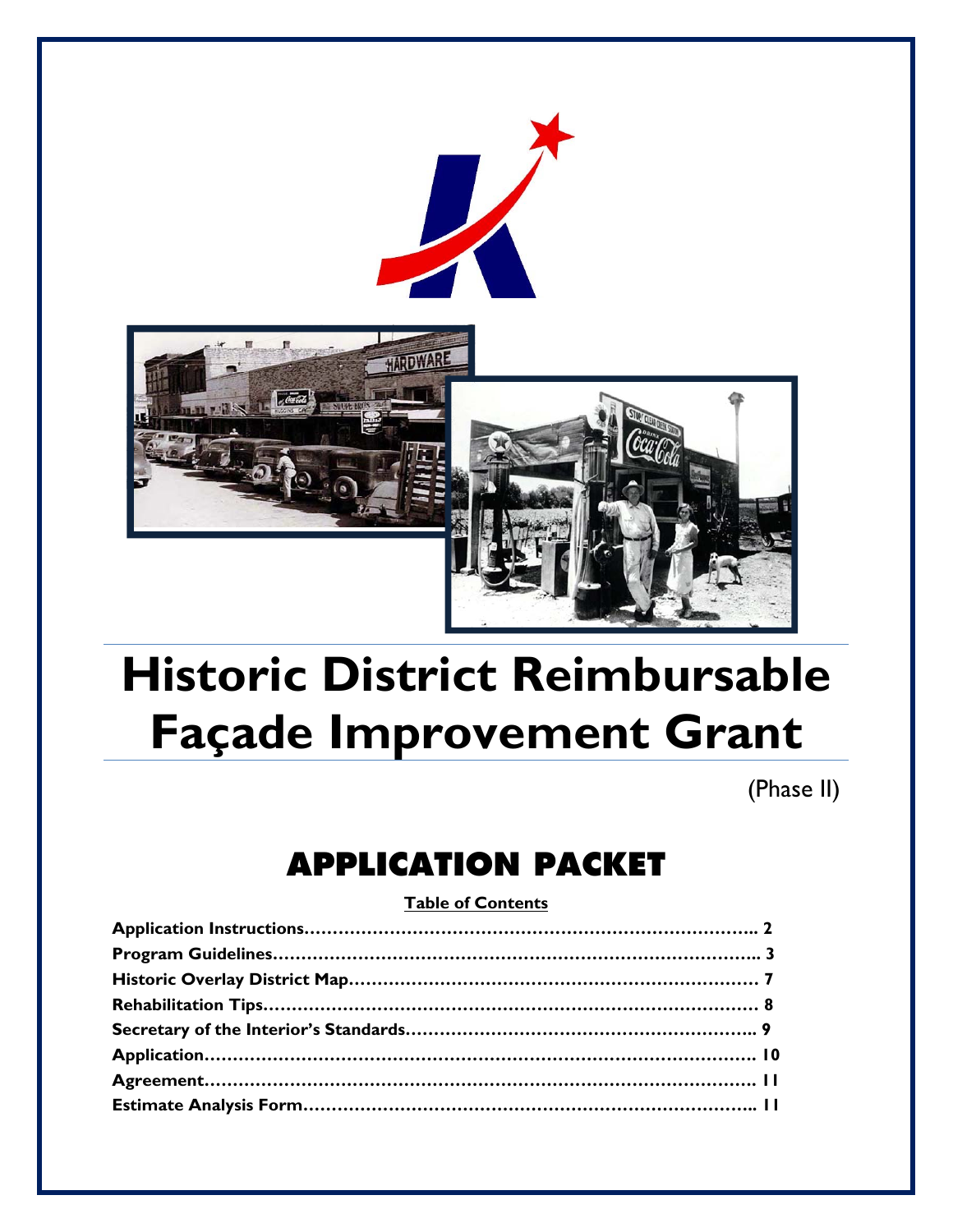#### **Introduction**

The City of Killeen seeks to create high-impact visual improvements to enhance the image of downtown through the historic restoration and rehabilitation of commercial storefronts located in the Historic Overlay District. As an economic incentive, the City has designed the following reimbursable façade grant program.

Phase II of the City of Killeen Façade Improvement Program (FIP) is a single payment reimbursement to property owners on an 80/20 matching basis up to \$10,000 per principal façade grant with a maximum payout of \$20,000 for a dual principal facade.

Grants are available on a first come, first served basis until total funds are depleted. No grants will be awarded for work that has already been done. All submitted work must comply with the Secretary of the Interior's Standards for Rehabilitation (see page 9), Historic District Design Guidelines, and the Historic Overlay District standards and be approved by the City of Killeen.

#### **Application Instructions**

Applicants should review the program guidelines, submit the Application with required documents, and follow the application process steps enclosed in this application packet.

**Prior to any work being initiated, the attached Application must be submitted with required supporting documents to Planning and Development Services for review by staff at the City Hall Annex building (200 East Avenue D, 2nd floor).** 

**If you have any questions, please contact the Revitalization Planner at (254) 501-7641.** 

**City of Killeen Planning & Development Services 200 East Avenue D, 2nd Floor Killeen, TX 76540-1329 Phone: (254) 501-7641**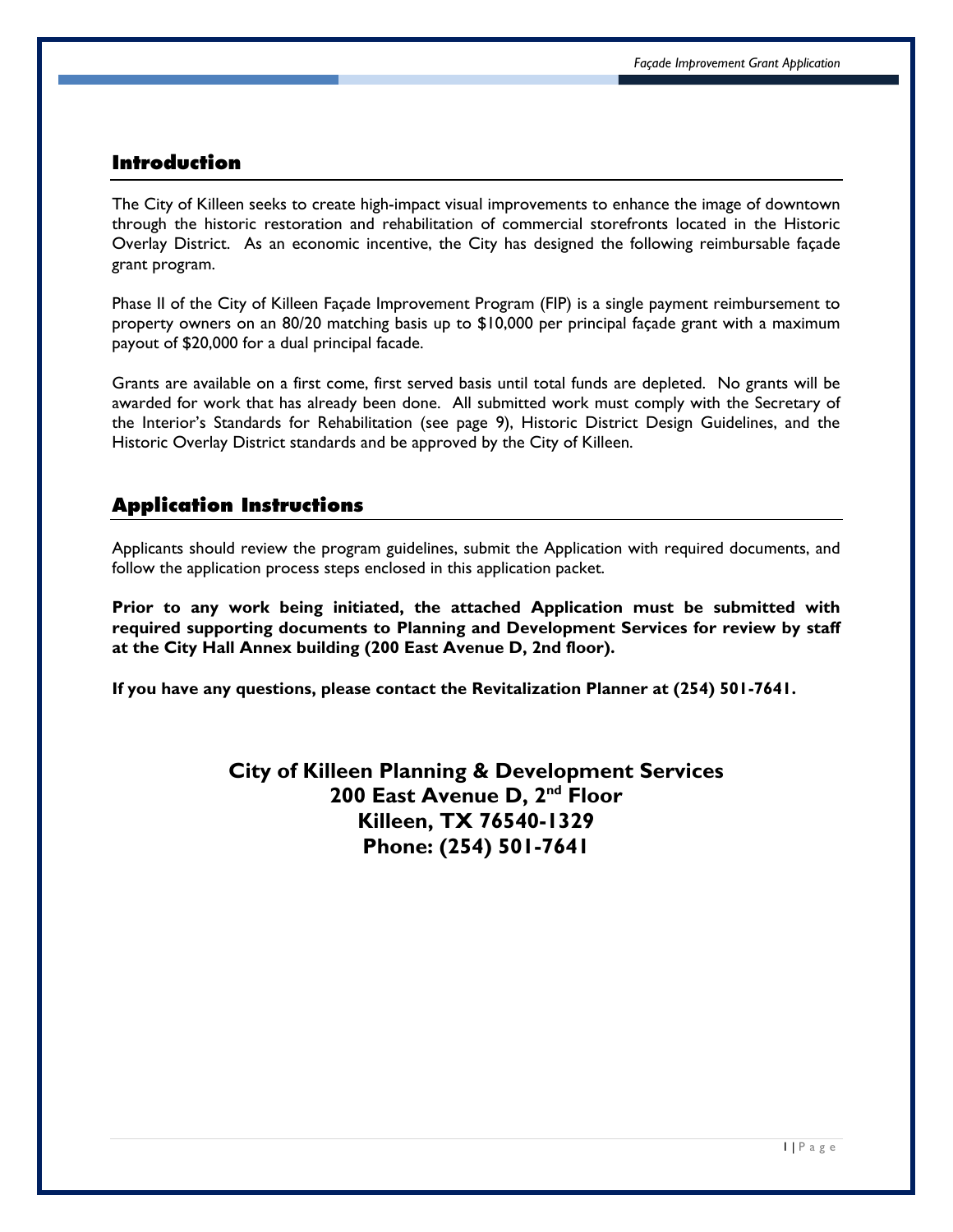# **PROGRAM GUIDELINES**

#### **Eligible Properties and Owners**

- 1. An Applicant must be the property owner within the Historic Overlay District as identified in the attached map (pg. 7);
- 2. **Only non-residential, commercial, retail or office buildings;**
- 3. No application will be accepted for any project from a property owner who is in arrears in the payment of property taxes, special assessments, or other liabilities due the City;
- 4. Property must have an active/current business status (a business in operation) **OR** that will be occupied by an owner-operated business within one hundred eighty-one (181) days of completion of the façade improvement;
- 5. Property owner must have insurance equal to or greater than the appraised value of the building [based upon the Bell County Appraisal District most recent tax assessment]; and
- 6. Property owner must have had no reported incidence involving the authority of the Police or Fire department in the most recent twelve (12) months prior to application submittal.

#### **Eligible Improvements and Costs**

**The minimum standards of façade improvements in the Historic Overlay District require compliance with the:** 

- 1. Secretary of the Interior's Standards for Rehabilitation (see attached, pg. 9);
- 2. Historic District Design Guidelines;
- 3. Historic Overlay District Standards; and
- 4. City Municipal Code and Ordinances.

**Eligible façade improvements include all costs directly attributable to the improvements of the principal [architectural, street-facing, front] façade or a dual principal [a building containing a façade facing one or more street sides] façade. Examples of eligible façade improvements include:** 

- Façade restoration;
- Window, door or awning replacements;
- Exterior painting; and
- Other exterior storefront improvements including incidental improvements associated with achieving a completed project to include: exterior cleaning, removal of old signs, awnings and other exterior clutter.

#### **Additional improvements may be determined to be eligible on a case-by-case basis for those properties that:**

- Have a rear facade which contains a primary entrance for the public;
- Have a non-principal façade, which is also visible from the public right-of-way; and
- Satisfy other determinations approved by the Heritage Preservation Board**.**

#### **Ineligible Improvements include, but are not necessarily limited to:**

- New construction or additions;
- Interior improvements;
- Improvements completed or started prior to application approval for this program;
- Security systems, fire alarms/systems, structural upgrades, vinyl or aluminum siding;
- Removal of physical or visually architectural features of the building; and
- Paving, sidewalk repair or replacement.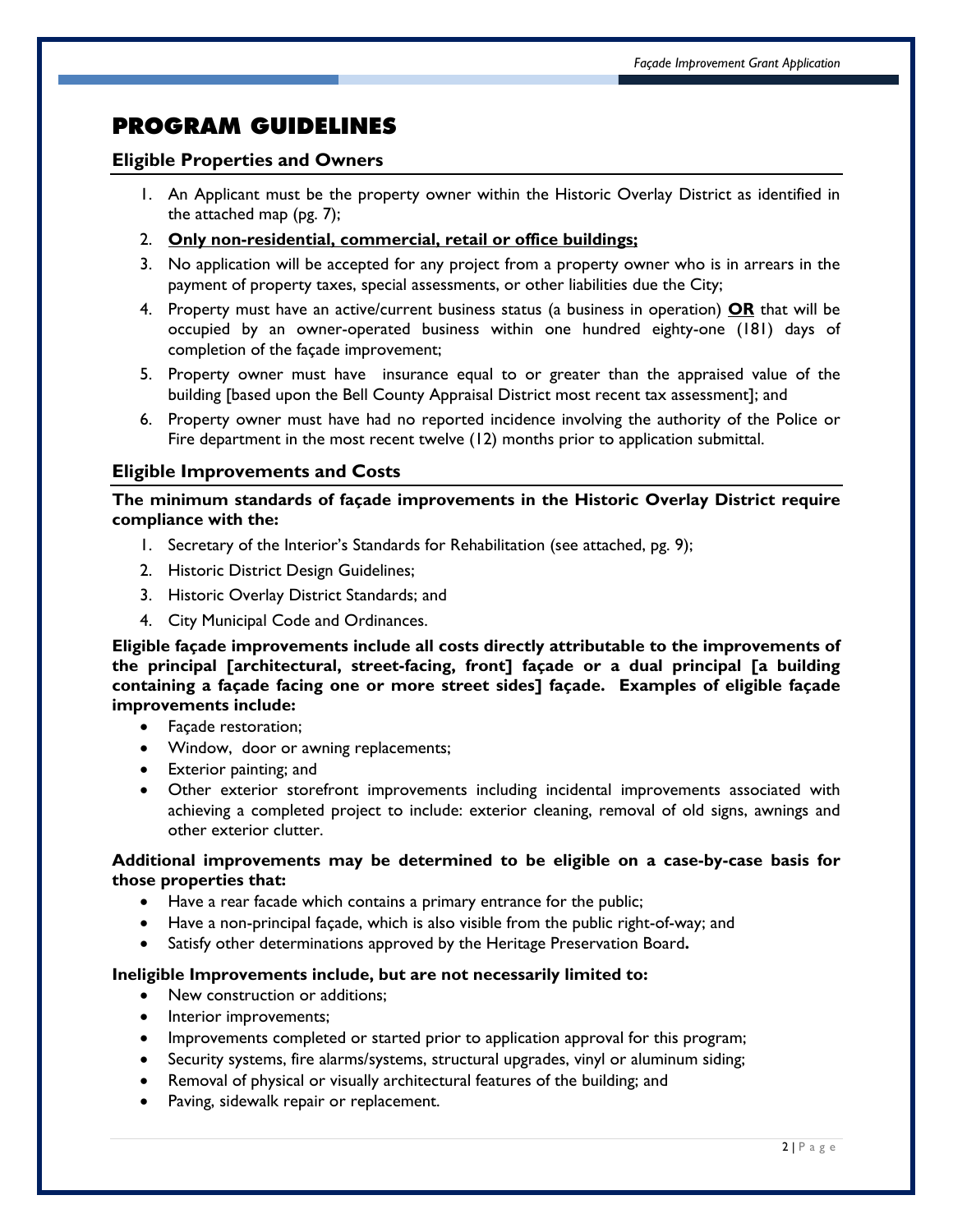#### **Grant Guidelines and Requirements**

- **Minimum Improvement Standards.** Applicants receiving the grant must have façade improvements that conform to the Secretary of the Interior's Standards for Rehabilitation, Historic District Design Guidelines, Historic Overlay District standards, and Municipal Code of Ordinances.
- **Maximum Grant.** The grant is a single payment reimbursement on an 80/20 matching basis (80% City funds/20% property owner funds) with a maximum grant of \$20,000 from City funds with \$10,000 per front facing facade.
- **City Permit and Approval.** The applicant is required to obtain all required City permits and City approvals prior to the commencement of any work.
- **Contact HUB Contractors.** Applicants must request a quote from at least two historically underutilized businesses in Bell County for projects that exceed \$3,000 in improvements.
- **No Prior Obligations.** Applicants must have all property (real and personal) taxes, utilities obligations and other obligations to the City paid in full at the time of application submittal.
- **Inspection.** The City of Killeen Planning and Development Services Department [including Code Enforcement] will inspect the project site [interior/exterior] for code compliance and will also inspect the work performed by the contractor, as required by State or local building codes and/or ordinances, at the completion of the project. These inspections will ensure compliance with all components of the Façade Improvement Grant Program.
- **Grants per Applicant.** A maximum of \$205,000 will be awarded under this program to an applicant each Fiscal Year (October 1 to September 30). Priority will be given to applicants who have not yet received a façade improvement grant.
- **Cost Evaluation.** The Heritage Preservation Officer and/or Heritage Preservation Board will examine the total cost of any proposed façade improvement to ensure that a grant is warranted.
- **Façade Maintenance.** Grant recipients hereby agree to properly maintain the improvements at all times. Grant funds must be replaced if the terms of the grant are not satisfied.
- **Code Compliance.** The Applicant, by submission of this Application, represents the construction, described within the Application, shall be used in a building which is in compliance with all codes and ordinances.

#### **Approval Criteria**

Approval of applications shall be based on the funds available with the highest priority given to applications in Category 1, and then, in descending order, with applications in Category 5 having the lowest priority. Grants will be awarded on a first-come, first-served basis with the following criteria prioritization applied when multiple applications have been submitted simultaneously. The Heritage Preservation Officer and, in some instances, the Heritage Preservation Board use discretion in awarding these facade grants and have the right not to approve any application.

- **Category 1. Code Compliance.** Projects that bring windows or other façade elements into compliance with the Historic Overlay District standards, the Historic District Design Guidelines and Municipal Codes and Ordinances.
- **Category 2. Historic Preservation Priority.** Projects listed as "high" or "medium" priority in the Historic Resources Survey<sup>1</sup>.

 <sup>1</sup> Killeen Historic Resources Survey 2008, Preservation Central Inc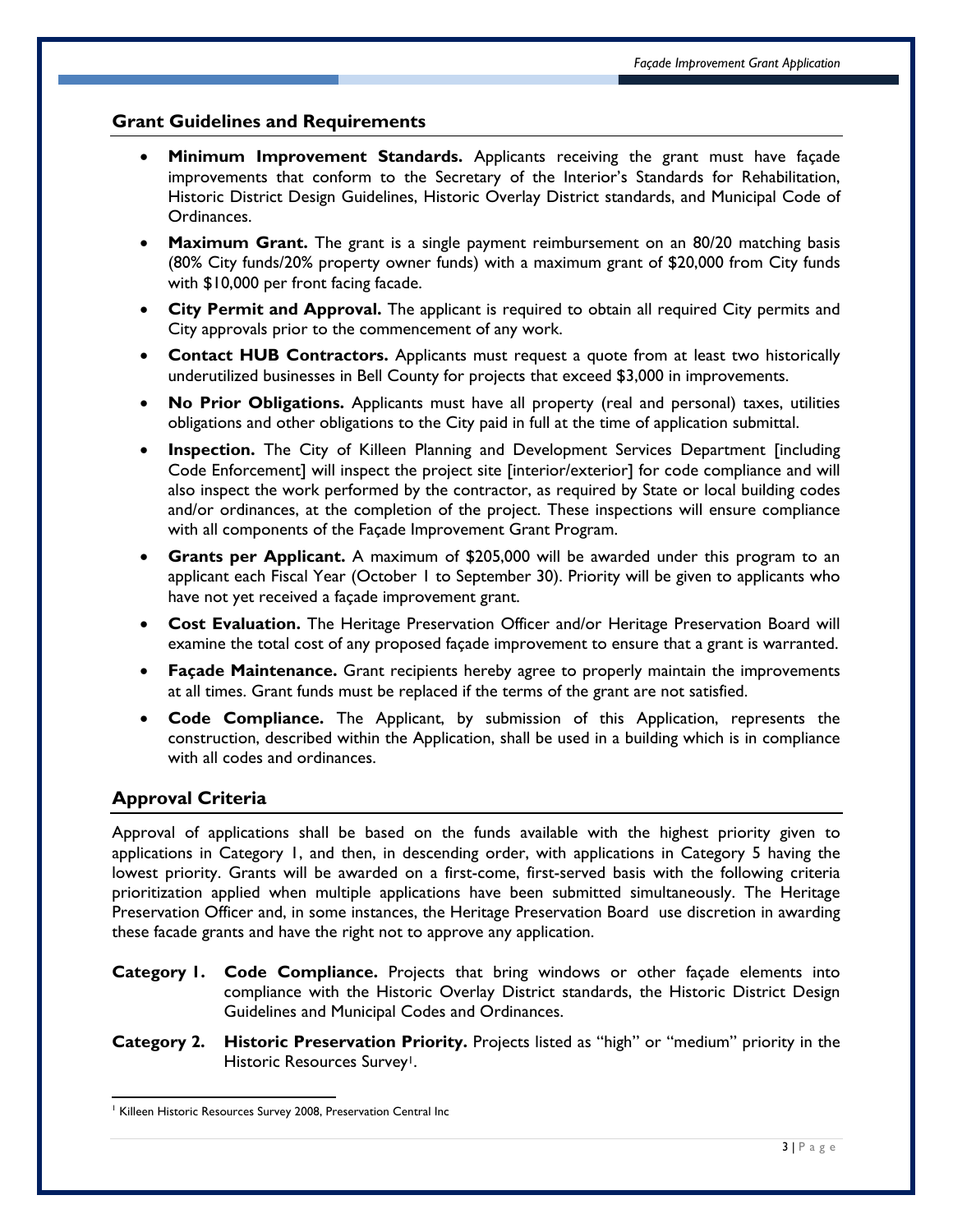- **Category 3. Visual Impact.** Projects that substantially enhance the visible appearance of the façade to pedestrians and the traveling public.
- **Category 4. Other Improvements**. Projects that include new façade improvements whose owners wish to upgrade the appearance of the storefront.
- **Category 5**. **Previous Recipients.** Additional Projects from businesses that have already received a City of Killeen facade grant in the past.

## **Application Process**

**The following steps will help guide you through the façade grant process.** 

- 1. **Determine Eligibility:** Review the guidelines in this application packet and set up an appointment with the Heritage Preservation Officer (HPO) to discuss project plans before applying for a permit or commencing the work. All applicants are required to present their grant reimbursement project to the HPO for review. No grants will be awarded for work that has already been initiated or completed. Contact the HPO at 254-501-6591 with any questions.
- 2. **Complete the Façade Improvement Grant Application** (attached) and obtain and enclose the following required items:
	- a. Scale drawing or photographs of proposed work;
	- b. Final color samples and materials to be used; and
	- c. At least three (3) contractor quotes
- 3. Applicants must request a quote from at least two historically underutilized businesses for projects that exceed \$3,000 in improvements.
	- a. Applicants must request a quote from at least two historically underutilized businesses (HUB) located in Bell County for projects that exceed \$3,000 in total. For the HUB directory, log on to: www.window.state.tx.us/procurement//cmbl/hubonly.html

In the opening screen type in Bell in the "county" field and "submit search". If this list fails to identify a HUB vendor in Bell County that does this type of work, then you are exempt from having to get HUB vendor quotes.

Applicants should still provide three quotes with their application if the HUB listing search fails to provide a vendor that does this type of work. All quotes submitted by an Applicant must be current and dated no earlier than sixty (60) days prior to the Application submittal.

Quotes shall be submitted on the contractor's or project architect's letterhead and shall contain the contractor's name, address, and telephone number. Quotes shall be itemized in a manner that will allow the City staff to determine the quote components and authenticity of the quote. Any grant awarded shall be limited to the amount of the City's participation (80% match, up to a maximum of \$205,000), based on the lowest responsible estimator's quote.

If Applicant chooses to select a contractor that is not the lowest responsible estimator, as determined in the City's sole discretion, Applicant is advised, and, by the submission of this Application, hereby agrees that the City's participation shall not exceed 80% of the lowest responsible estimator's amount, up to \$105,000 per principal façade (\$20,000 max).

b. Self-contracted work may be reimbursed for legitimate expenses, excluding labor and the cost of previously acquired materials/equipment.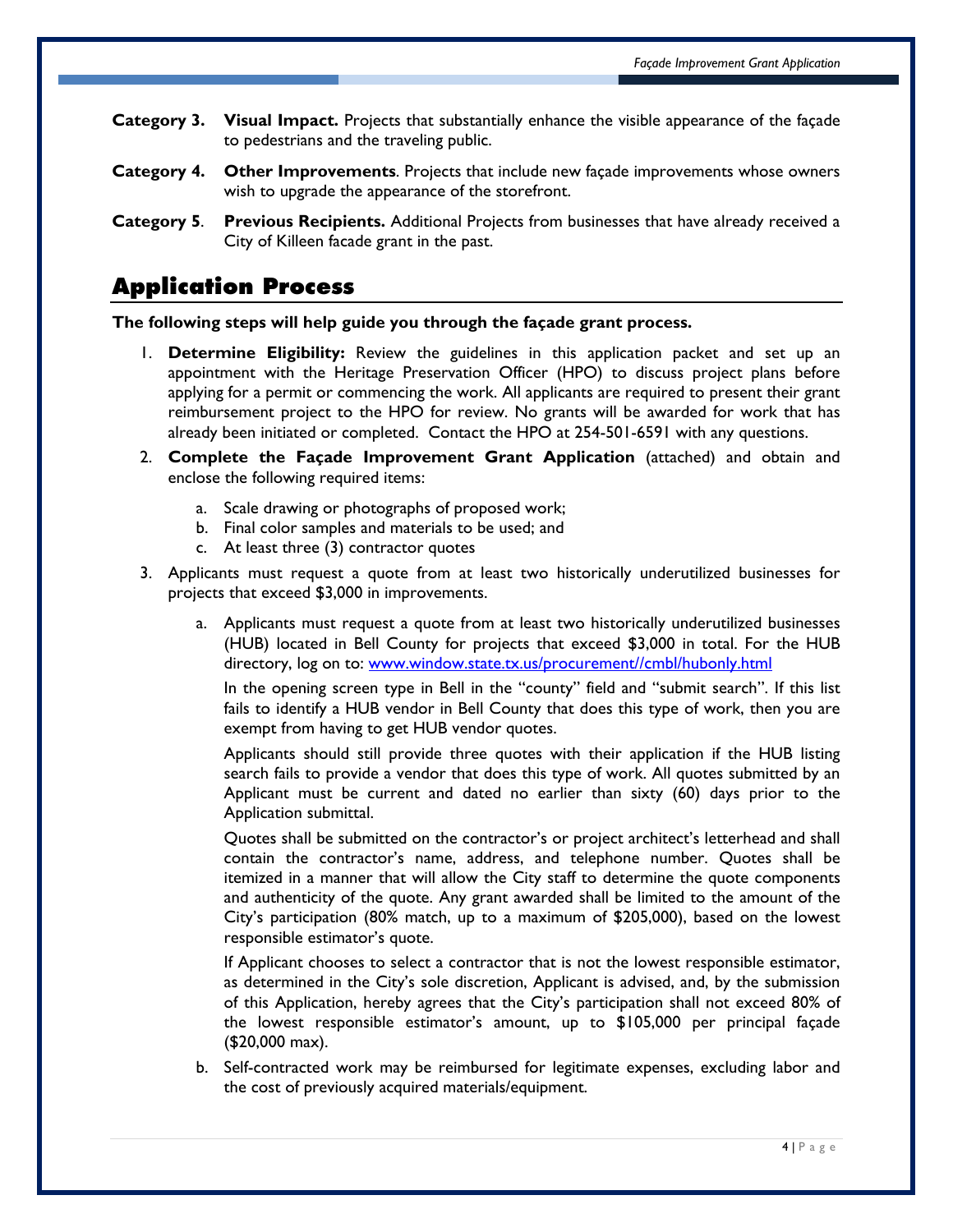- 4. **Submit your Façade Improvement Grant Application** with all required items to the Planning and Development Services Department at 200 East Avenue D (2nd floor). Applications with all required items will be reviewed by the HPO. The HPO has the authority to grant approval of the application if, in his or her opinion, there are no issues requiring consideration by the Heritage Preservation Board (HPB).
- 5. **The approval process** will include without limitation the following items:
	- a. The HPO will conduct a review of the application form, submitted items and issue approval, request revisions to project components, or determine whether further review and consideration by the HPB is necessary. All Façade Improvement Grant Applications must be approved and a permit must be issued prior to the initiation of any work, including construction and/or installation of any improvement.
	- b. The HPO shall only consider Applications that have been properly and fully completed and that contain all information required in the Application or additional information requested by City staff or the HPB.
	- c. No Applicant has a right to receive façade grant funds, and the City hereby expressly denies the creation or existence of any perceived property right to the same unless and until an application is approved in accordance with terms of this Application. The HPO and/or HPB shall consider any Application, utilizing their sole discretionary authority, to determine whether approval of a grant and the grant amount would be in the best interest of the Grant Program and the City. The review criteria may include, but shall not be limited to, compatibility with existing downtown structures, architectural design, streetscape objectives, and overall redevelopment of the Historic Overlay District.
	- d. Notwithstanding any provision in this Applicant to the contrary, final approval for any façade grant shall be vested in the City Council of the City of Killeen, at its sole discretion.
	- e. An Applicant who submits an Application that was denied by the HPO, HPB and/or the City Council shall not be eligible to re-submit a grant Application for six (6) months from the date the prior Application was finally denied.
	- f. If the proposed project is deemed inappropriate or incompatible with the Historic District Design Guidelines, Historic Overlay District Standards, or other Municipal Codes and Ordinances, the HPO will advise the Applicant accordingly and may recommend changes to the design. If the applicant submits a project design based upon the HPO's recommendations, the application will be reviewed a second time. If the Applicant disagrees with the HPO on any issue, the HPO shall refer the application to the HPB for resolution.
- 6. **Funding Commitment Letter:** Upon approval of the Façade Improvement Grant Application, the HPO or HPB will issue a Funding Commitment Letter (If you have not received a Funding Commitment Letter from the Planning and Development Services Department advising that your Application has been approved, your proposed improvements are not approved for funding or have been determined to be out of compliance with the City's design standards).
- 7. **Permit:** Following the issuance of the Funding Commitment Letter, Applicant must obtain a permit from the Building and Development Services Department (located in City Hall, 101 N. College Street) or via the internet at http://www.ci.killeen.tx.us/. Complete and submit the permit application to the Building and Development Services Department. The Permits and Inspections Department will notify you at such time the permit receives approval.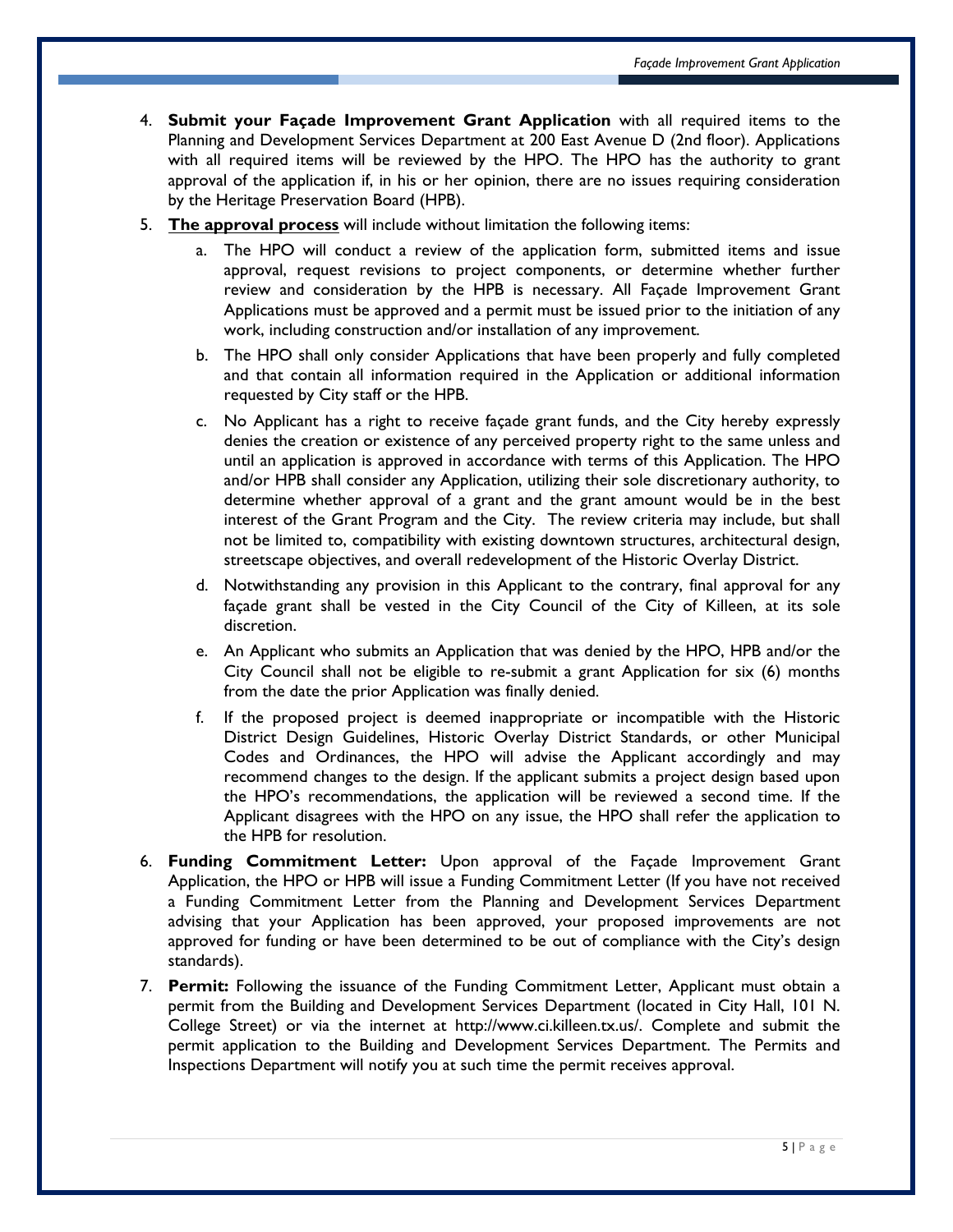- 8. **Arrange for façade improvement construction** with selected contractor after receiving the Funding Commitment Letter and City permit. **Any changes to the approved façade improvements, materials, or other considerations must be approved by the HPO in advance, in writing, or the City may withdraw the funding commitment and disqualify the applicant.** Approved façade improvement grant funds are available to the applicant for six (6) months after grant approval, as indicated by the date of the Funding Commitment Letter. If no request for payment has been received following this period, the applicant forfeits any claim to the grant and may not reapply for another grant for one year.
- 9. **Reimbursement:** After the entire grant project has been completed, Applicant shall notify the Planning and Development Services Department that construction is complete and Applicant shall submit proof of payment through a paid receipt from the contractor-include copies of cancelled checks and/or credit card receipts; this begins the process of reimbursement to the applicant. The City will then inspect the property to verify that the façade improvements are consistent with the approved Façade Improvement Grant Application plans and is in full compliance with the permit before issuing a single payment reimbursement.

**APPEAL PROCESS:** If an applicant wants to appeal a decision made by the HPB, then the façade grant application will be brought to the City of Killeen City Council for review and City Council's determination shall be deemed the final action regarding the application.

**If you have any questions, please contact the Planning and Development Services Department at (254) 501-7641.**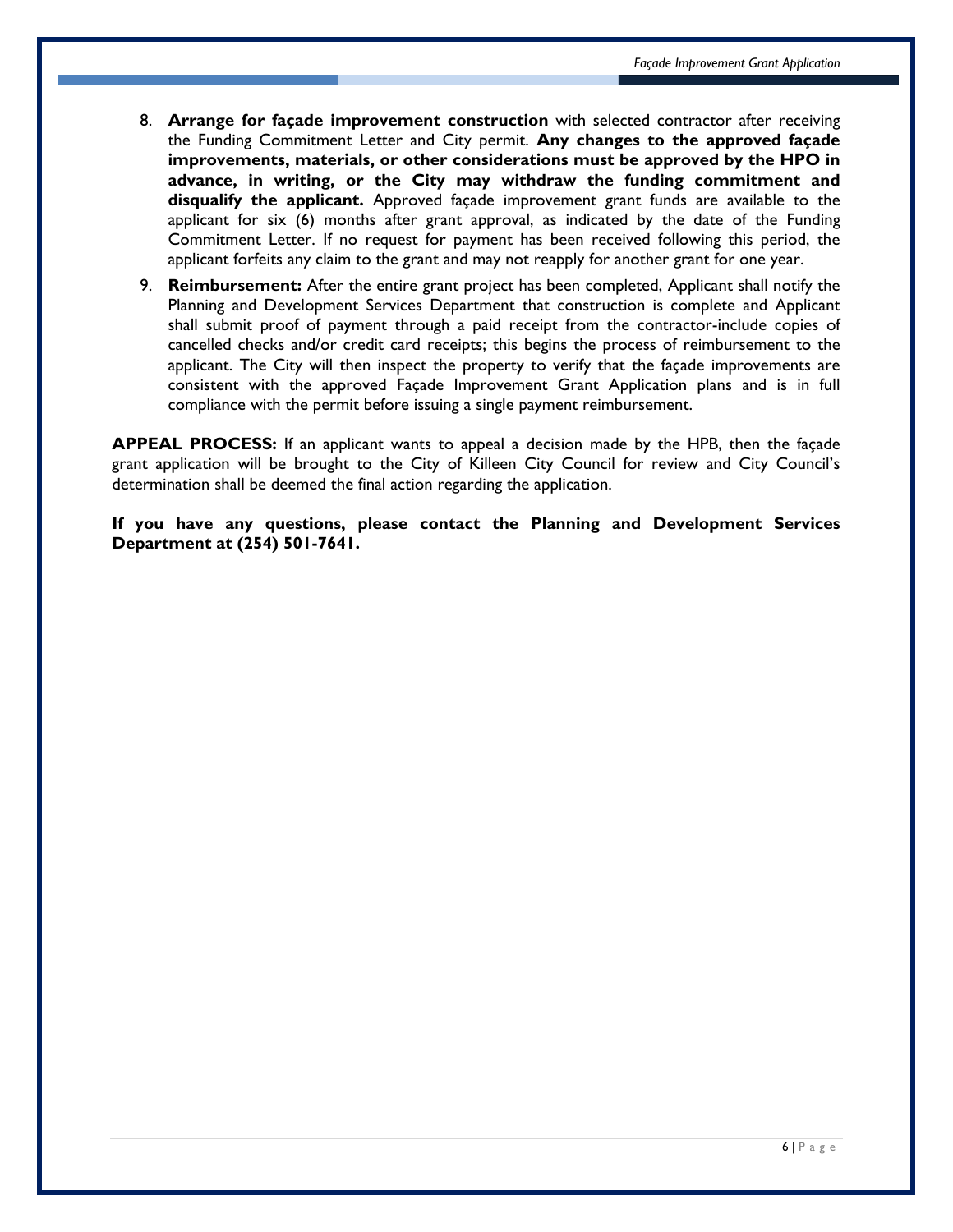## **Historic Overlay District Map**

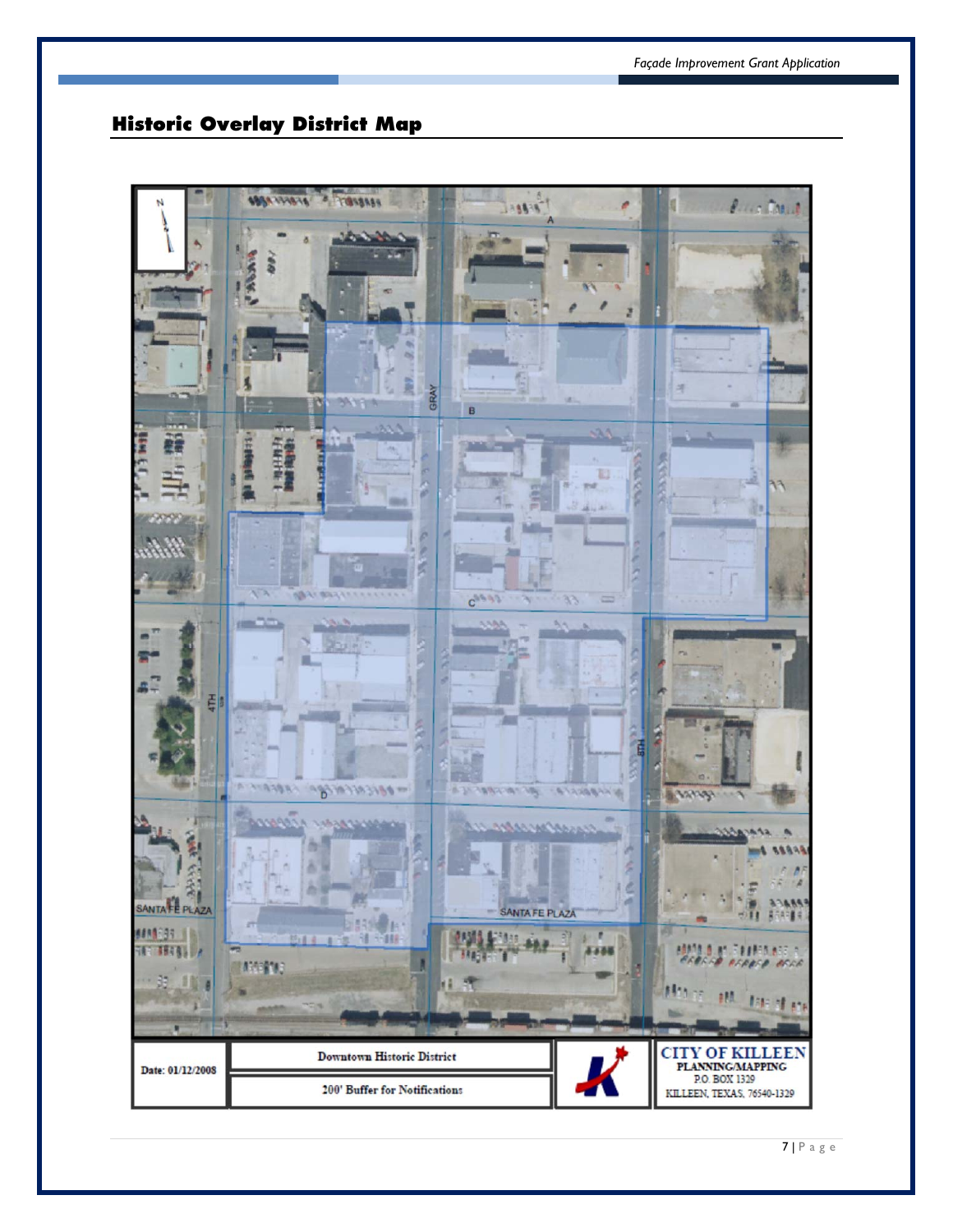#### **Historic Property Rehabilitation Tips**

- Carefully examine old buildings for termites, wood rot and general deterioration.
- When repairing a building, do not cut expenses on the roof or the foundation.
- Carefully locate air-conditioning units to avoid water condensations on the sides of buildings. Condensing units should be supported from the masonry walls and not placed directly on the roof.
- The top brick cornices that project above the roof deteriorate rapidly unless they are capped with metal, terra cotta, stone or concrete.
- When mortar is missing or in poor repair, moisture will enter the walls and eventually may cause structural damage. Deteriorated mortar should be removed to a depth of at least three-fourths of an inch and replaced with new mortar that matches the old in color, texture and striking of the joint.
- Do not sandblast. Chemicals and/or water can remove dirt and paint without damaging the surface of the building.
- Do not paint too often; many times a building only needs mild washing.
- If the building has stone or brick that has never been painted, do not create a maintenance problem by painting it.
- Existing architectural details, including old wood doors, windows, ceilings, and trim work add to the character of a building and its resale value. Repair these features rather than remove them.
- Wood windows are reasonable to repair, if a specialist in window repair can be found. If the windows are missing, custom-made windows can be ordered for replacement in old buildings.
- Pressed metal ceiling panels are still being manufactured today with some of the same patterns installed originally. Deteriorated panels, therefore, can be replaced exactly.
- Do not use aluminum siding. It can hide water penetration into the walls and accelerate deterioration.
- Before rehabilitating a building façade, take a careful look at the structural aspects of the building. Develop a design that is compatible with neighboring buildings.
- Retain a sense of continuity by carrying exterior building design inside the structure.
- Demand quality.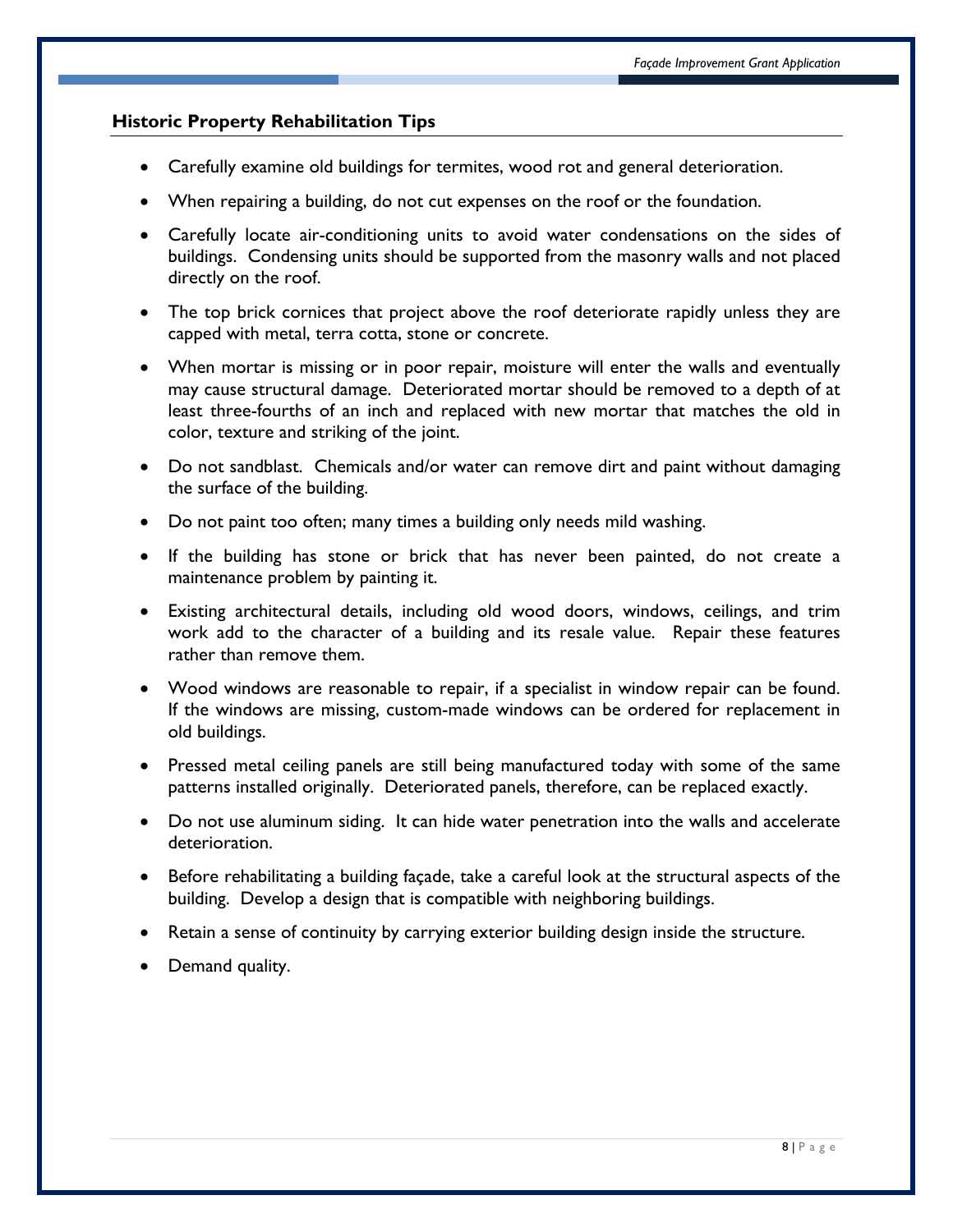#### **Secretary of the Interior's Standards for Rehabilitation**

Any proposed improvement project submitted by an Applicant shall demonstrate and incorporate an awareness of the Standards of Rehabilitation as follows:

- 1. Every reasonable effort shall be made to provide a compatible use for a property which requires minimal alteration of the building, structure or site and its environment, or to use a property for its original intended purpose.
- 2. The distinguishing original qualities or character of a building, structure, or site and its environment shall not be destroyed. The removal or alteration of any historic material or distinctive architectural features will disqualify any building from this program.
- 3. All building, structures, and sites shall be recognized as products of their own time. Alterations that have no historical basis and which seek to create an earlier appearance shall be discouraged and may disqualify any building from this program.
- 4. Changes which may have taken place in the course of time are evidence of the history and development of a building, structure, or site and its environment. These changes may have acquired significance in their own right, and this significance may be recognized and respected.
- 5. Deteriorated architectural features shall be repaired rather than replaced, wherever possible. In the event replacement is necessary, the new material should match the material being replaced in composition, design, color, texture and other visual qualities.
- 6. The surface cleaning of structures shall be undertaken with the gentlest means possible. Sandblasting and other cleaning methods that will change or damage the historic building materials shall not be undertaken.
- 7. Contemporary design for alteration and additions to existing properties shall not be discouraged when such alterations and additions do not destroy significant historical, architectural or cultural materials, and such design is compatible with the size, scale, color, material, and character of the property, neighborhood, or environment.
- 8. Whenever possible, new additions or alterations to structures shall be done in such a manner that if such addition or alterations were to be removed in the future, the essential form and integrity of the structure would be unimpaired. New additions should be compatible to the present structure.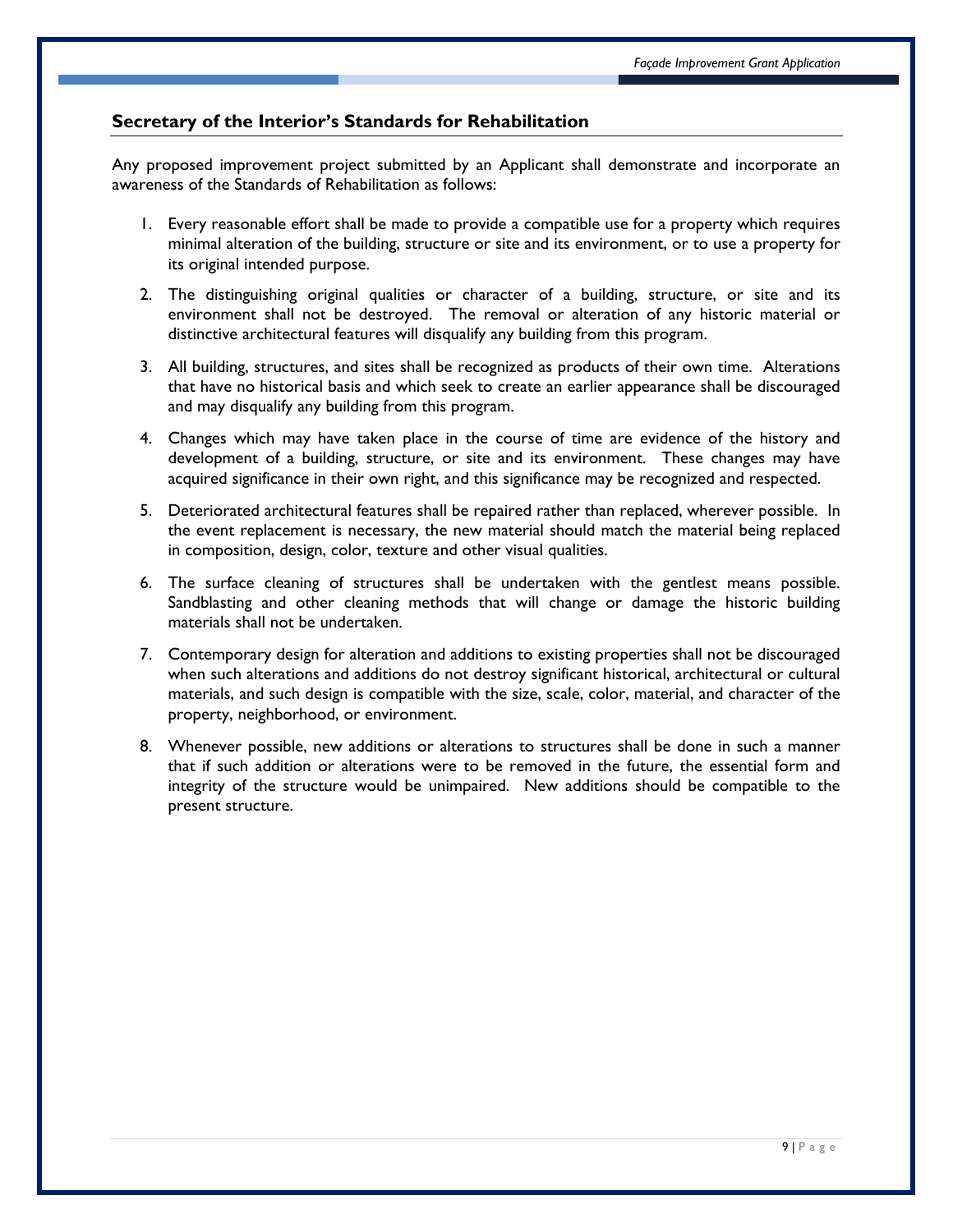# **Façade Improvement Grant Application (Phase II)**

#### **APPLICANT INFORMATION**

| Building Owner: _________________________                                                                                                                                                                                      | Date:                                                                                                                                                                                                                          |
|--------------------------------------------------------------------------------------------------------------------------------------------------------------------------------------------------------------------------------|--------------------------------------------------------------------------------------------------------------------------------------------------------------------------------------------------------------------------------|
| Mailing Address: Note that the most contained the most contained to the most contained the most contained to the most contained the most contained that the most contained the most contained the most contained the most cont |                                                                                                                                                                                                                                |
| Building Address (if different than above):                                                                                                                                                                                    |                                                                                                                                                                                                                                |
|                                                                                                                                                                                                                                | Email:                                                                                                                                                                                                                         |
| <b>Contact Phone Number:</b>                                                                                                                                                                                                   | Fax Number: The Management of the Second State of the Second State of the Second State of the Second State of the Second State of the Second State of the Second State of the Second State of the Second State of the Second S |

#### **BUILDING INFORMATION**

| <b>Physical Address:</b>    |                                                                   |                               |
|-----------------------------|-------------------------------------------------------------------|-------------------------------|
| Property Legal Description: |                                                                   |                               |
| Year of Construction:       |                                                                   | Number of Stories:            |
|                             | Building Space Type (check one): □ Commercial, Retail, Restaurant | $\Box$ Office<br>$\Box$ Other |
| <b>Building</b>             | 9a. Insurance Agent Name:                                         | 9b. Agent Telephone Number:   |
| Insurance Information       |                                                                   |                               |

9c. Policy Number: 2012 19d. Policy Effective Date:

**Details of Planned Improvements:** (attach additional paper if necessary)

#### **ATTACH THE FOLLOWING REQUIRED DOCUMENTS (Estimate Analysis Form)**

 $\_$  ,  $\_$  ,  $\_$  ,  $\_$  ,  $\_$  ,  $\_$  ,  $\_$  ,  $\_$  ,  $\_$  ,  $\_$  ,  $\_$  ,  $\_$  ,  $\_$  ,  $\_$  ,  $\_$  ,  $\_$  ,  $\_$  ,  $\_$  ,  $\_$  ,  $\_$  ,  $\_$  ,  $\_$  ,  $\_$  ,  $\_$  ,  $\_$  ,  $\_$  ,  $\_$  ,  $\_$  ,  $\_$  ,  $\_$  ,  $\_$  ,  $\_$  ,  $\_$  ,  $\_$  ,  $\_$  ,  $\_$  ,  $\_$  ,  $\mathcal{L}_\text{max}$  and  $\mathcal{L}_\text{max}$  and  $\mathcal{L}_\text{max}$  and  $\mathcal{L}_\text{max}$  and  $\mathcal{L}_\text{max}$  and  $\mathcal{L}_\text{max}$  $\mathcal{L}_\text{max}$  and  $\mathcal{L}_\text{max}$  and  $\mathcal{L}_\text{max}$  and  $\mathcal{L}_\text{max}$  and  $\mathcal{L}_\text{max}$  and  $\mathcal{L}_\text{max}$ 

- $\Box$  Scaled drawings/plans of proposed work/color samples/description of materials to be used.
- Contractor Quotes/Bids (attach a minimum of three original proposals unless the work is selfcontracted).

| (1) Contractor's Name | Cost Estimate \$ |
|-----------------------|------------------|
| (2) Contractor's Name | Cost Estimate \$ |
| (3) Contractor's Name | Cost Estimate \$ |

*Quotes/bids submitted by an applicant must be current and dated no earlier than sixty (60) days prior to the Application request. Quotes/bids shall be submitted on the contractor's or project architect's letterhead and shall contain the contractors name, address, and telephone number.* 

| <b>Total Cost of Proposed Façade Project:</b> |  |
|-----------------------------------------------|--|
| <b>Total Grant Amount Requested:</b>          |  |

*Signature page follows.*